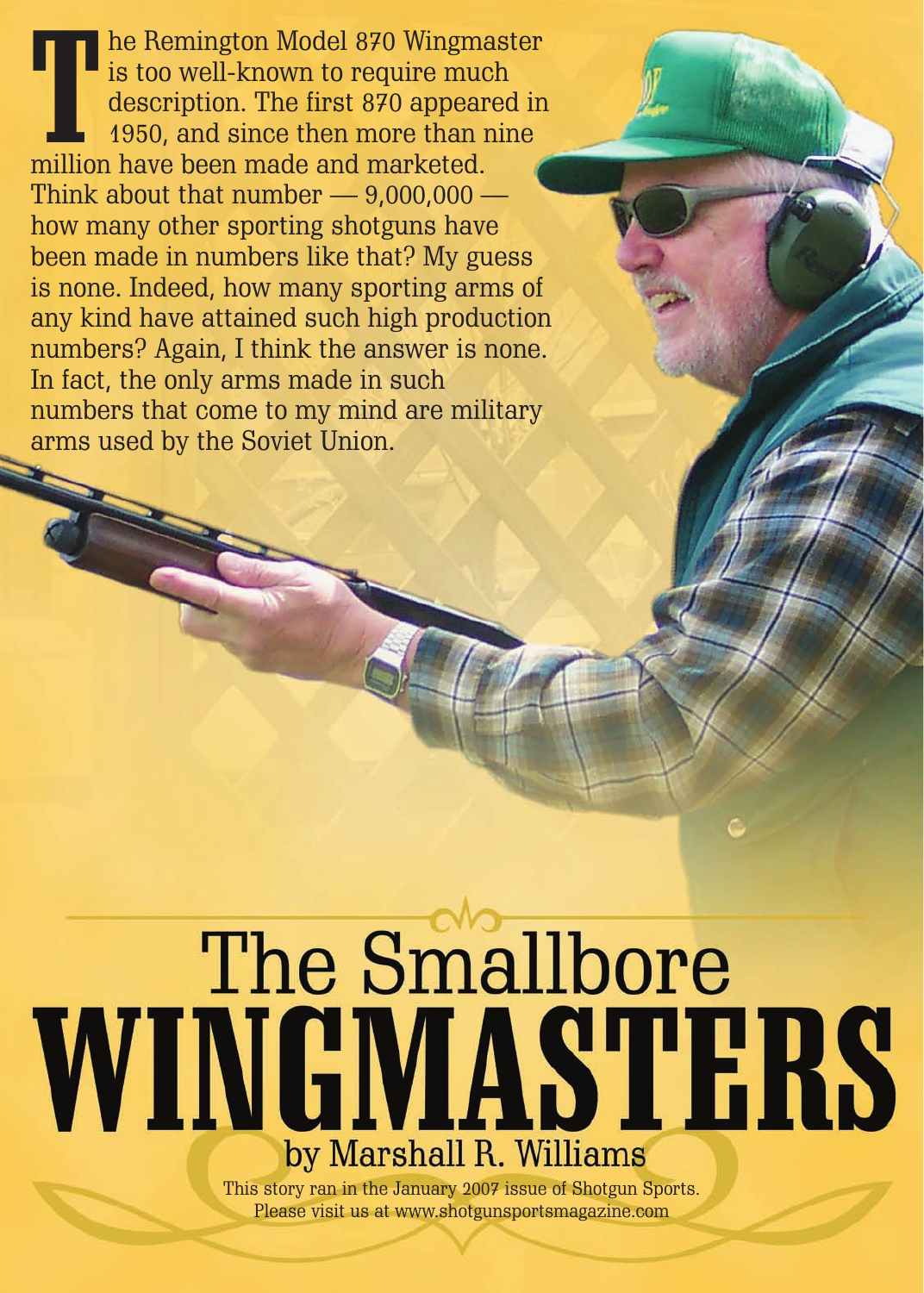In contrast, the smallbore 870s have not been made in large numbers. In fact, production was suspended on at least one occasion, and when the guns reappeared, the first ones were "Express" models with a very utilitarian finish and hardwood stocks. ------- $\rightsquigarrow$ 

## **The Old Smallbores**

Like many other shooters, my first good, reliable shotgun was a Remington Model 870 Wingmaster slide-action repeating shotgun, hereafter "pump." I bought my first one in 1964, an "SA" Skeet gun. In essence, it was a field-grade gun with Skeet-choked vent-rib barrel. At that time, the 870 came in 12, 16 and 20 gauge, plus 3" magnum 12 and 20. The 870 of 1964 was available in grades ranging from standard or field through "F" grade with gold and in configurations suitable for hunting upland or big game, shooting skeet and trap or quelling riots. Vent-rib barrels cost extra, as did smoothbore barrels with rifle sights for slug shooting. Other optional extras included the shooter's choice of either a Cutts Compensator or Poly-Choke. All guns were made on the 12-gauge sized frame, which made the 16 and 20 gauge weigh nearly as much as the 12.

A careful reader may note the 1964 options included neither a .410 nor a 28 gauge. As I progressed in skeet and found myself able to add these gauges, I would have preferred Model 870s, but they were not available. Apparently, I was not the only shooter who longed for a smallbore 870, and in the late 1960s, a well-known gunsmith named Claude Purbaugh actually converted 20-gauge 870s to shoot .410 and 28. At the time, the 20 and 16-gauge 870s were made on the same frame as the 12-gauge gun. Since the conversions used a standard-sized 20-gauge frame and added parts, the result was a heavy gun for a smallbore.

Remington, of course, was aware of a market for smallbore 870s both for skeet and hunting and, finally, in 1969 introduced a smaller-frame Wingmaster in .410 and 28 gauge plus a 20-gauge Lightweight. At the same time, Remington also introduced a Model 1100 on a similarly sized small frame. The small-frame guns shaved at least a pound off the weight of the standardframe guns but maintained the essential balance of the bigger models. I regarded them as quite nice and desirable.

I believe the first year's production of both models in .410 and 28 gauge were

## **Smallbore Wingmasters** Lock, Stock & Bannol

| DUUN, DIUUN OI DALLEI                                 |                                                                                                                         |                                                                                      |
|-------------------------------------------------------|-------------------------------------------------------------------------------------------------------------------------|--------------------------------------------------------------------------------------|
|                                                       | 28 Gauge                                                                                                                | .410 Bore                                                                            |
| Weight<br>Distributed as follows:                     | 5 lbs. 15 oz.                                                                                                           | 6 lbs. 5 oz.                                                                         |
| <b>Barrel only</b><br><b>Stock &amp; action</b>       | 1 lb. 6 oz<br>4 lbs. 9 oz.                                                                                              | 1 lb. 10 oz.<br>4 lbs. 11 oz.                                                        |
| <b>Barrel Length</b>                                  | 25" with Remington<br>vent rib                                                                                          | 25" with Remington<br>vent rib                                                       |
| <b>Chamber Length</b>                                 | $2^{3}/4$ <sup>11</sup>                                                                                                 | $3''$ (for $2\frac{1}{2}''$ & $3''$ shells)                                          |
| <b>Magazine</b><br>Capacity                           | four<br>two-shot plug supplied                                                                                          | four $2\frac{1}{2}$ " shells/<br>three 3" shells<br>two-shot plug supplied           |
| <b>Sights</b><br><b>Front bead</b><br><b>Mid-bead</b> | white $\frac{1}{8}$ "<br>white metal 0.08"                                                                              | white $\frac{1}{8}$ "<br>white metal 0.08"                                           |
| <b>Bore Diameter</b>                                  | 0.558"                                                                                                                  | $0.416$ "                                                                            |
| <b>Chokes:</b><br>(constriction)                      | IC $(0.549 - 0.009)$<br>Mod. (0.542 - 0.018)<br>Full (0.534 - 0.024)                                                    | Fixed Mod. (0.403 - 0.013)                                                           |
| <b>Stock</b>                                          | straight-grained,<br>dark-stained walnut<br>cut checkering with<br>good coverage                                        | straight-grained,<br>dark-stained walnut<br>cut checkering with<br>good coverage     |
| Length-of-Pull                                        | $14^{1/s}$                                                                                                              | $14^{1/s}$                                                                           |
| <b>Drop at Nose</b><br>of Comb                        | $1^{4}/2$ <sup>11</sup>                                                                                                 | $1^{1/1}$                                                                            |
| Drop at Heel<br>of Comb                               | $2^{1/2}$                                                                                                               | $2^{1/2}$                                                                            |
| Pad                                                   | hard black buttplate<br>with Remington logo                                                                             | hard black buttplate<br>with Remington logo                                          |
| <b>Safety</b>                                         | crossbolt in rear of<br>trigger with key lock                                                                           | crossbolt in rear of<br>trigger with key lock                                        |
| Accessories                                           | • three choke tubes<br>& wrench<br>• green plastic plug to<br>limit magazine capacity<br>• two extra keys<br>for safety | • green plastic plug to<br>limit magazine capacity<br>• two extra keys<br>for safety |

"matched pairs" for skeet shooters. The matched pair included a gun of each gauge with matching serial numbers and special "match-weight" magazine caps that could be used to change the weight of the gun and make it more like a 12 gauge.

One big advantage of these smallbore 870s was their full-sized stocks that felt and fit very much like a larger bore, except for the weight. In contrast, the delightful old Winchester Model 42, which had excellent balance, nevertheless had a rather miniaturized stock, and its pistol grip was little more than a bump on the wrist of the stock. It was a wonderful gun but felt nothing like a Model 12. The smallbore 870s felt like the light 870s and retained the excellent balance of that gun.

Unfortunately for me, I had just begun law school in 1969 and new guns were out of the question. In fact, they remained so for a lot longer than I expected. I did not get a smallbore 870 until about 1976, at which time I managed to obtain both a .410 and 28 gauge. Both were skeet guns, but not a matched pair, which commanded a modest [premium in price. Mine](http://www.shotgunsportsmagazine.com) matched each other very well, except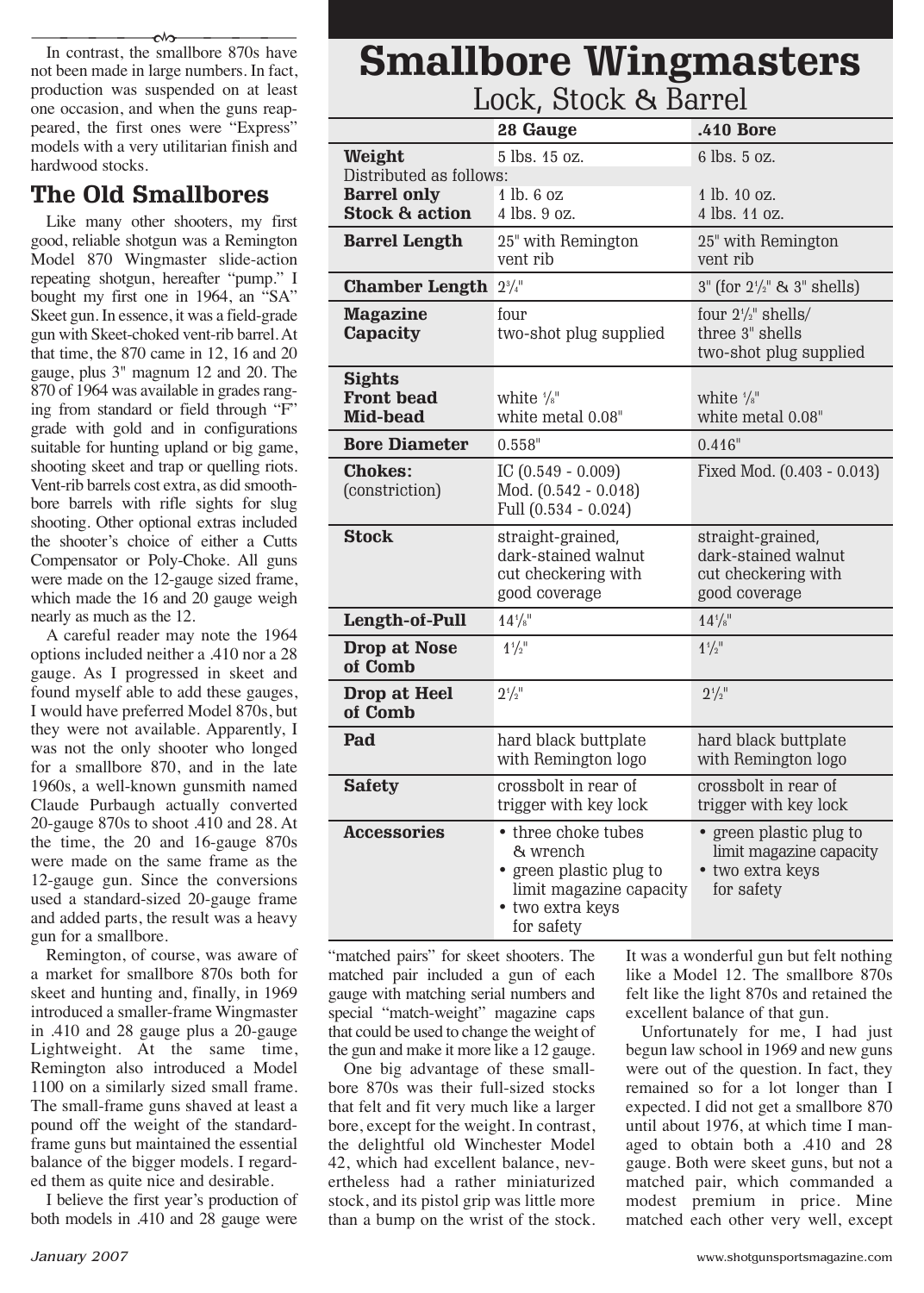

*The smallbore 870s, showing handsome wood and good lines.*

for weight. The .410 weighed 6 pounds, 4 ounces, while the 28 gauge weighed an even 6 pounds. The extra 1 /4-pound was in the .410 barrel, which was made thicker than the 28-gauge barrel. This 1 /4-pound changed the balance slightly, although I never much noticed the weight difference when I shot them.

The barrels were nominally 25" long, but the barrels on my old guns measured 241 /2". As they were skeet guns, they naturally carried Remington's very strong, all-steel vent rib. I like Remington's ventilated rib. It is made from a single piece of properly shaped steel, matted on top with a pattern of

that would mean nearly all guns made in America between the early '60s and the late '80s, but that does not make me like it any better.

While I do not care for the appearance of impressed checkering, it has other problems. The old-style impressed checkering did not provide a rough enough texture for a firm grip on the smooth surfaces of the forend, something essential on a pump gun. I lost a target in a light rain because of the slick surface on the forend of my 12-gauge 870. I snapped the gun open, but a few drops of water on my left hand made the forend so slick I could not close it for



*The 28-gauge 870 with Remington's choke tubes and wrench.*

cross-hatching to break up glare and then brazed to the barrel. It is very strong and adds just enough weight to help smooth out a shooter's swing. All of the metal surfaces of the little guns were nicely polished and blued.

As noted earlier, the lightly stained walnut stocks were full size. The wood was nicely finished like other standard Wingmasters of the period. That meant the super-tough DuPont "RKW finish," the one used on bowling pins. The only complaint I ever had with the little guns was their impressed checker[ing. To be sure, this complaint](http://www.shotgunsportsmagazine.com) applies to any gun with such checkering, and

my second shot. The result was a lost target and a finish one target out of the money in an important shoot.

Except for that complaint, I liked everything else about the 870 smallbores and shot them often and very well, at least by my modest standards. Those two guns stuck with me until I retired and moved away from any skeet ranges. One day I realized I had not shot them in years and sold them. I have missed them ever since.

## **The New Smallbores**

Even though I still have no skeet range close by, I wanted to see a current pair of smallbore 870s, so I petitioned Remington for a pair to examine. When the guns arrived, I promptly assembled, measured and looked them over pretty closely. The first thing I noticed about both guns were the handsome walnut stocks. They have a dark satin finish, machine-cut checkering and full-sized dimensions. They feel like big guns, guns that mean business. Any cut checkering is an improvement over the impressed kind; indeed, in my humble opinion, *no checkering* would be an improvement!

I commenced handling the guns immediately, "store-pointing" and checking out the actions. I was pleasantly surprised to find the .410's slide action was as slick and crisp as the action on any Model 870 I had tried, and I have tried some very well-worn trap guns that were as slick as a pump can get. I well recall my old .410 had been a little stiff, at least until I shot a couple thousand rounds through it. Even then, it never measured up to my other 870s for pure slickness. In contrast, my old 28 gauge had been the slickest-sliding pump I ever used. To my surprise and delight, straight out of the box, both of the new guns were as slick or slicker than my old 28.

As noted earlier, I like Remington's rib. It is strong, well-shaped, well-secured to the barrel and without faults. The pattern of cross-hatching on the new vent ribs differs from my old guns. The old pattern consisted of rather lightly incised or stamped parallel wavy lines running the length of the rib. On the two new guns, the pattern is rather deeply cut parallel curves that run crosswise. This would seem a minor difference, but I think it is an improvement. I tried store-pointing the guns with the sun in different positions and concluded the new pattern is noticeably more effective at breaking up glare when sunlight hits the rib.

I kept the guns for a couple months,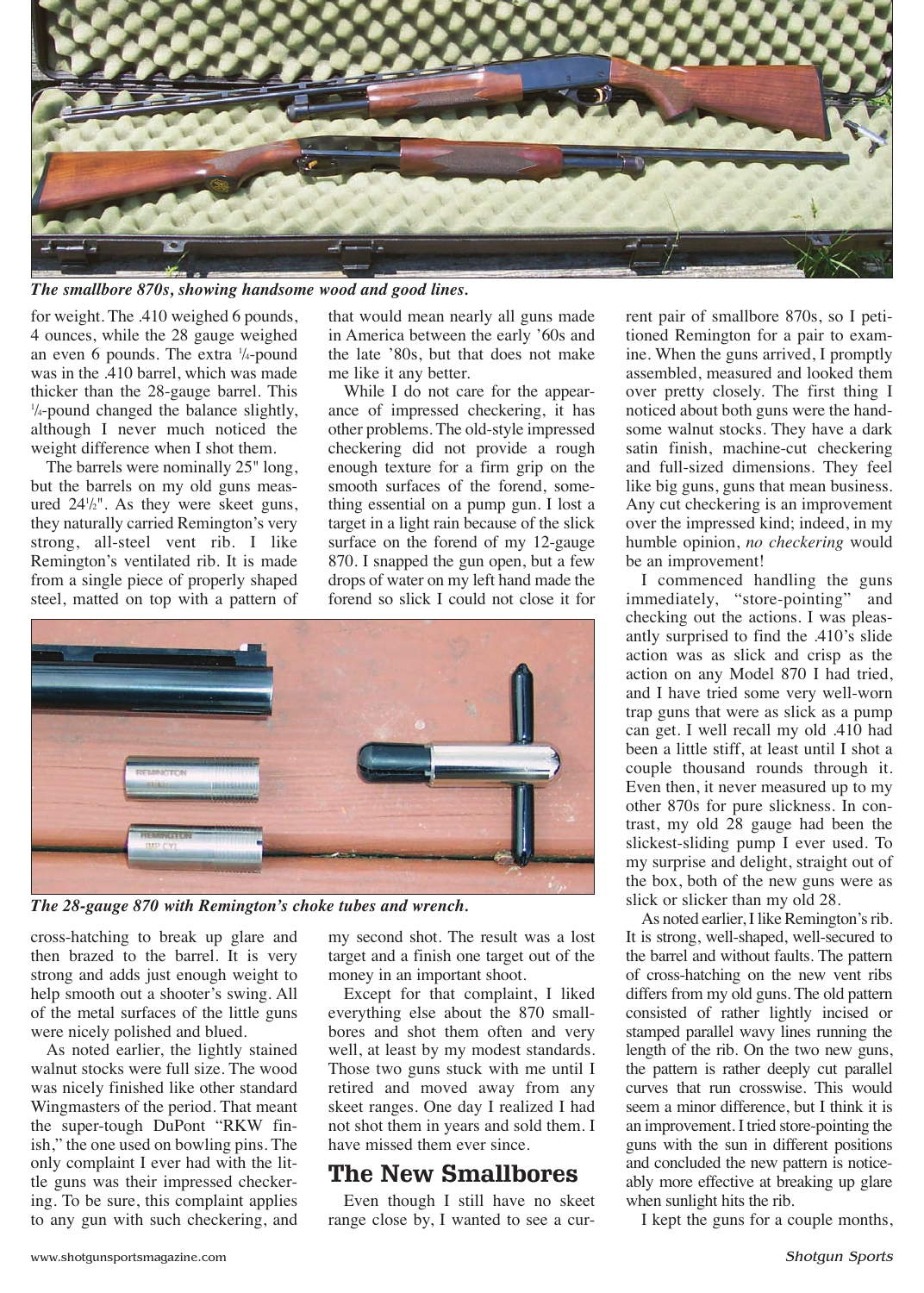

*Top to bottom: older 870 Lightweight 20 with impressed checkering and RKW finish; new Wingmaster in 28 gauge; new Wingmaster in .410. Contrast the handsome new-style stocks featuring cut checkering with the older style using impressed checkering.*

and each time I took them out of their cases at the range, someone would comment on their good looks and the obvious quality of the wood. As one of the commentators was a local gunsmith with a reputation for making outstanding stocks, I think the compliments were sincere.

The proof of any gun is in the shooting, and I had plans to join some other members of the club to break these guns in properly with a long day of 5 stand and skeet shooting. The week after I got the guns, however, my wife was in a terrible auto accident and, after a long hospitalization and rehab, came home in a wheelchair. As we live alone, I found few opportunities to get away from the house for more than an hour.

When my wife progressed to where she could sit in a wheelchair for a while, I managed a short outing to Lee Brenneman's Golden Meadows Hunt Club in Bittinger, Maryland. Lee is a semi-retired drywall contractor, cattle farmer and entrepreneur who has a passion both for hunting and shotgunning. He has turned parts of his large farm into a hunt club. As part of Golden Meadows, Lee has set up an unbelievable sporting clays range. It is not a field course or 5-stand setup, at least not like any you may have seen. Some 15 automatic traps throw targets at the shooter from all angles and exercise your mental faculties to the limits. In addition, Lee has a PDQ Twister Trap setup that consists of two wobble traps under a five-station shooting platform. Lee shoots it both as straight doubles (challenging) and a progressive game (lesschallenging) with a single followed by a report pair then a simultaneous pair at each station. I love this game!

In the past, I had shot Lee's Twister using assorted 12-gauge guns, but the shots are not necessarily long. After all, the traps are under the shooter's feet. Since the shooter essentially stands over the traps, viewed objectively, the shots are not difficult, often little more than straightaways. But straightaways where? The wobble traps throw targets at full throttle and full angle, both horizontal and vertical, and the angles are so wide, the shooter may have difficulty finding the target until it is out at long range. The greater challenge comes from never knowing where any target will go. And you can't anticipate. It is bad enough on singles, but doubles can go to the same side, opposite sides and high, low or mixed. A very fun game, and one quail shooters would adore.

The weather for my first outing was miserable. Even though it was early May, the day was both dreadfully cold and, worse, uncommonly windy. Some targets followed flight paths that resembled a helicopter, others looked like dive bombers. Western Maryland can be like that. Since I had limited time, I tried a round of Twister with the .410. Coupling Remington's skeet load and the Modified choke made a superb combination. The high winds and cold temperatures kept my expectations modest, but my performance — or rather the performance of the little .410 and Remington's splendid skeet loads was outstanding. The <sup>1</sup>/<sub>2</sub>-ounce of hard No. 9s proved entirely up to the job, and I broke everything I was fairly on. I finished the round with a 22x25, which tied me for top honors among several experienced shooters using fancy 12 gauge sporting clays guns. Wow!

Unfortunately, my time was short, so I did not get to shoot the 28 gauge on the PDQ Twister. And the wind ruined any efforts on sporting clays. Fortunately, Lee invited me back several weeks later for his annual pig roast, a combination of family reunion, Chamber of Commerce meeting and genial gathering of friends. A part of the festivities included some shooting to introduce the guests to the new PDQ Twister. Many were not shooters, so those of us who were assisted them at getting off a few shots. Most new shooters tried a 12 gauge Remington 1100 auto, but several ladies had trouble adjusting to its weight. I had the 870s with me and invited the ladies to try the .410 and 28 gauge. I used Remington's excellent 3" shells with  $\frac{11}{16}$ -ounce of  $\frac{7}{2s}$  in the .410 and standard 3 /4-ounce game loads of 71 /2s in the 28. Each of the ladies who tried the smallbores broke several targets, and each promptly received a souvenir empty to show their friends. The lighterweight g[uns and their lack of recoil](http://www.shotgunsportsmagazine.com) helped them significantly. I was not sur-